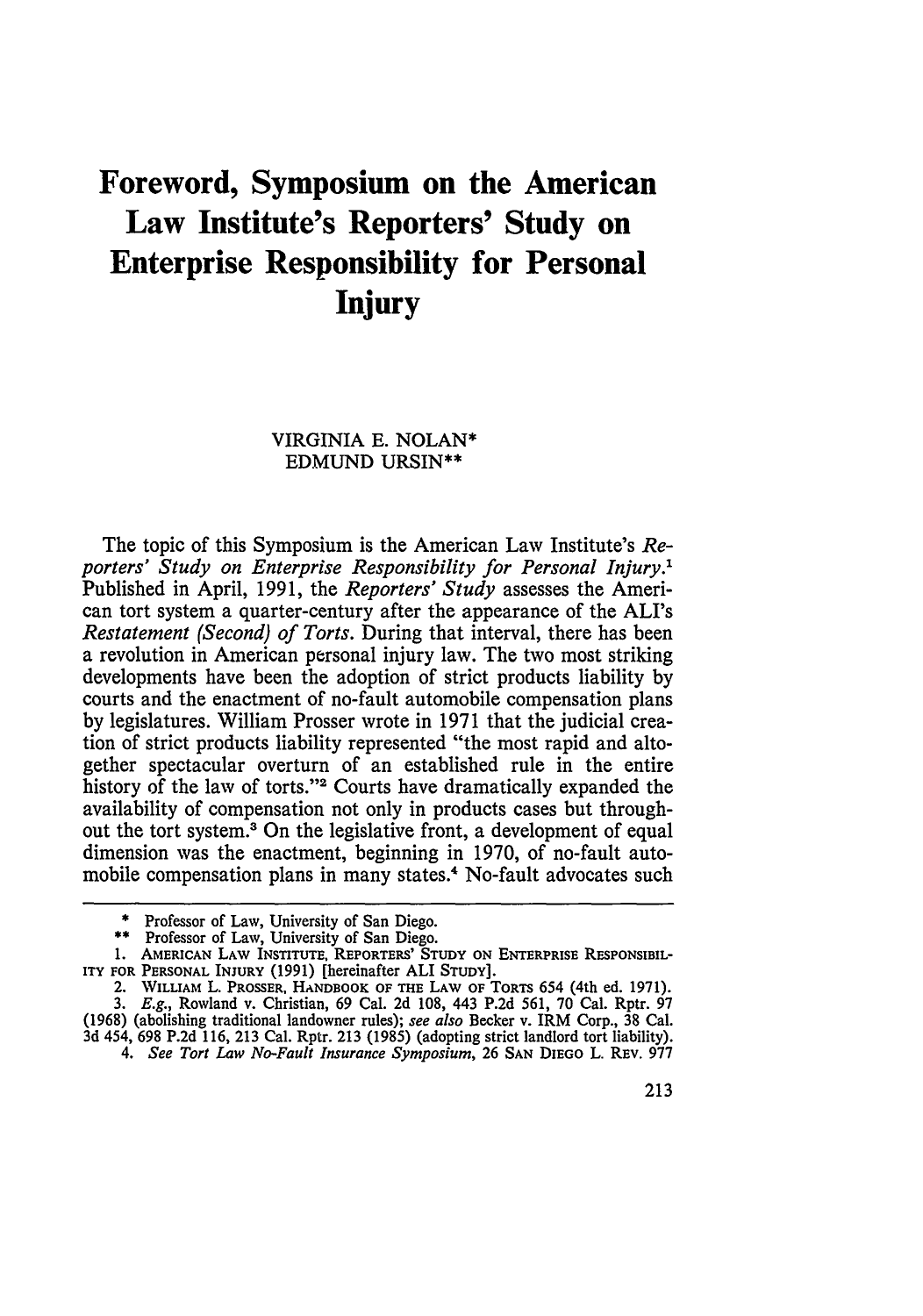as Jeffrey O'Connell have urged since the 1970s that the successes of automobile no-fault indicated that it was time to turn "to more ambitious legislation"<sup>5</sup> to extend its benefits beyond the auto accident.

Academic studies played an important role in the movement toward auto no-fault plans and strict products liability. The auto no-fault movement can be traced to the landmark 1932 *Columbia Report*,<sup>6</sup> the product of a three-year study of the problem posed by automobile accidents, conducted largely by Columbia and Yale University scholars. That report rejected the dominant view of the time that fault was a satisfactory criterion for compensation. Rather, the *Columbia Report* viewed automobile accidents as "inevitable" and proposed a "plan of compensation, analogous to workmen's compensation [which] would eliminate the principle of fault and through a requirement of insurance and the use of a statutory scale of benefits would make it reasonably certain that all persons with appreciable injuries would receive some compensation."<sup>7</sup> The authors supported their legal and policy analysis with data developed in empirical studies on the automobile accident problem.8 In 1959, Fleming James wrote that the *Columbia Report* was "the most significant contribution to the study of torts to appear so far in the twentieth century." $9$ 

Despite the approval of scholars such as James, the idea of a compensation plan for automobile accidents languished until a new wave of academic studies coincided with the consumer movement led by Ralph Nader to draw attention to the automobile accident problem.<sup>10</sup> In 1964, Alfred Conard and his colleagues unveiled an exhaustive analysis of the economic treatment of automobile injuries.<sup>11</sup> The following year, Robert Keeton and Jeffrey O'Connell published *Basic Protection for the Traffic Victim.*<sup>12</sup> The Keeton-O'Connell plan became the model for reform, as some form of no-fault auto insurance gained legislative acceptance in twenty-four states between 1970 and **1975.1'**

(1989).

*7. Id.* at 134, 132.

*8. See id.* at 3.

9. Fleming James, Jr., *The Columbia Study of Compensation for Automobile Accidents: An Unanswered Challenge,* 59 **COLUM.** L. REV. 408, 408 (1959).

10. *See* Robert L. Rabin, *Some Reflections on the Process of Tort Reform*, 25<br>SAN DIEGO L. REV. 13, 21 (1988).

11. **ALFRED** F. **CONARD** ET **AL.,** AUTOMOBILE ACCIDENT **COSTS AND PAYMENTS: STUDIES IN THE ECONOMICS OF INJURY** REPARATION (1964).

12. **ROBERT KEETON** & **JEFFREY O'CONNELL, BASIC** PROTECTION **FOR THE TRAF-FIc VICTIM:** A **BLUEPRINT** FOR **REFORMING** AUTOMOBILE **INSURANCE** (1965).

**13.** Jeffrey O'Connell, *Alternatives to the Tort System for Personal Injury, 23*

214

<sup>5.</sup> Jeffrey O'Connell, *Expanding No-Fault Beyond Auto Insurance: Some Proposals,* 59 VA. L. REV. 749, 771 (1973).

**<sup>6.</sup> COMMITTEE TO STUDY COMPENSATION FOR AUTOMOBILE ACCIDENTS, REPORT** TO **THE COLUMBIA UNIVERSITY COUNCIL FOR RESEARCH IN THE SOCIAL SCIENCES (1932).**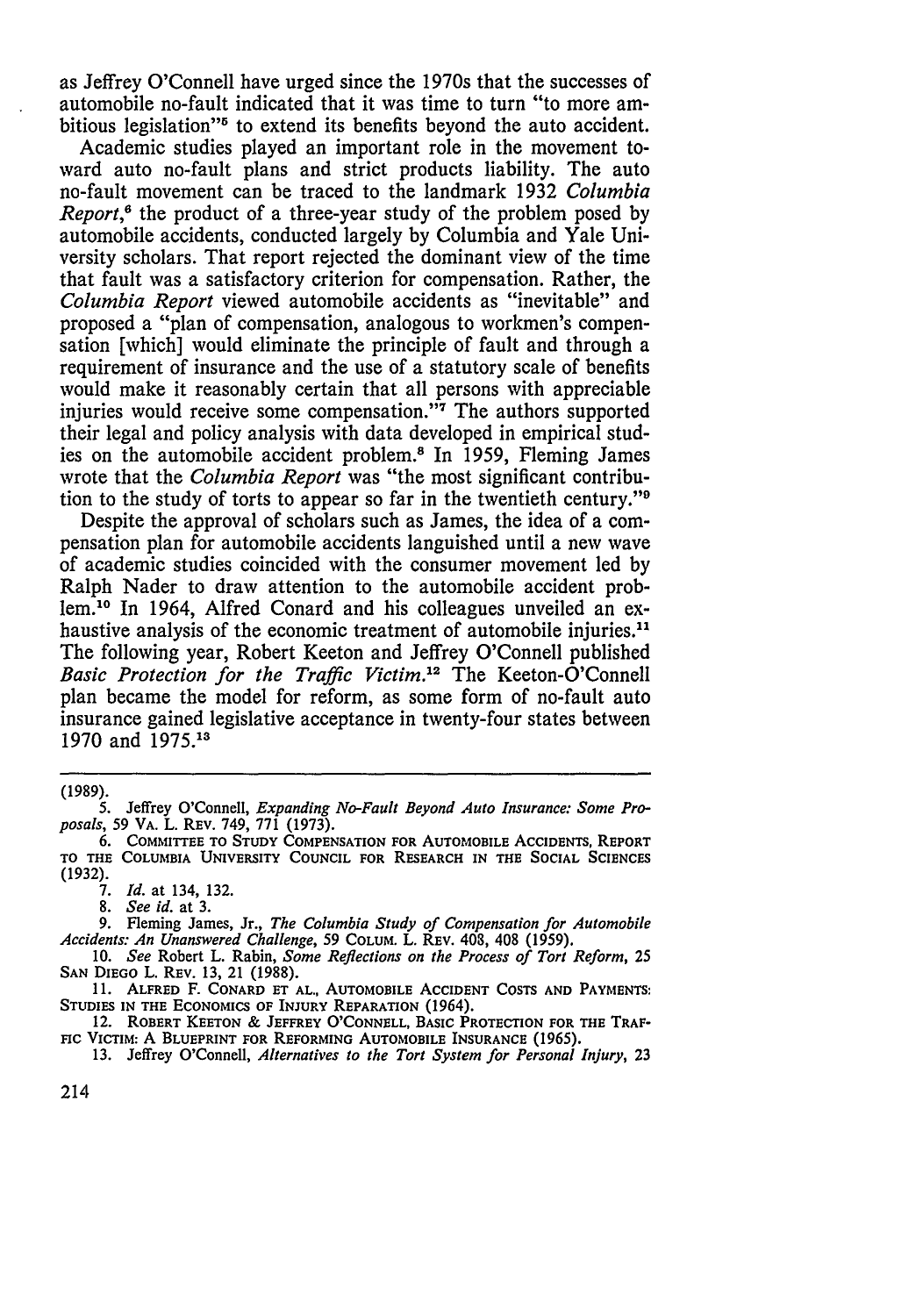An academic study also played a central, though different, role in the judicial acceptance of strict products liability. That study, conducted in the late 1950s and early 1960s under the auspices of the American Law Institute, produced the *Restatement (Second) of Torts,* whose Reporter was William Prosser. Early advocacy of strict products liability came, however, from more traditional legal scholarship - most notably Karl Llewellyn's 1930 casebook on sales<sup>14</sup> and Justice Roger Traynor's 1944 concurring opinion in *Escola v. Coca Cola Bottling Co.15* Like the auto compensation plan idea, the proposal for strict products liability languished for decades. In the early 1960s, however, it was given new life by landmark holdings of the New Jersey and California Supreme Courts in *Henningsen v. Bloomfield Motors, Inc.*<sup>16</sup> and *Greenman v. Yuba Power Products, Inc.*<sup>17</sup> While these decisions sparked the strict products liability revolution, its success was arguably assured by the ALI's approval of section 402A of the *Restatement (Second)* in 1965.18 With the prestige of the ALI behind it, the doctrine of strict products liability swiftly swept the country, with many courts simply "adopting" section 402A, as if it were a statute.19

We recall the pivotal role played by these academic studies to suggest that, if the past is a guide, the 1991 *ALl Reporters' Study* is likely to be a focal point for scholars and reformers and may well serve as a guide for judges and legislators. Professor Stephen Sugarman already has commended the *Study* as "an important contribution to torts scholarship," with "an unbelievably dazzling range

16. Henningsen v. Bloomfield Motors, Inc., 161 A.2d 69 (N.J. 1960).

17. Greenman v. Yuba Power Prod., Inc., 59 Cal. 2d 57, 377 P.2d 897, 27 Cal. Rptr. 697 (1963).

**18. RESTATEMENT (SECOND) OF TORTS** § 402A **(1965).**

*19. See* W. **PAGE KEETON ET AL., PRODUCTS LIABILITY AND SAFETY: CASES AND** MATERIALS 180 (1989).

**SAN DIEGO** L. REV. 17, 22 n.13 **(1986)** (citing **U.S. DEP'T.** OF TRANSP., **COMPENSATING ACCIDENT VICTIMS:** A **FOLLOW-UP REPORT ON** NO-FAULT **AUTO INSURANCE EXPERI-ENCE (1985)).**

<sup>14.</sup> KARL **N. LLEWELLYN, CASES AND** MATERIALS **ON THE LAW OF SALES** 340-41 (1930).

<sup>15.</sup> Escola v. Coca Cola Bottling Co., 24 Cal. 2d 453, 461-67, 150 P.2d 436, 440- 43 (1944). In a forthcoming book, tentatively entitled *Understanding Enterprise Liability,* we demonstrate that strict products liability shares a common heritage with no-fault compensation plans. Our account, which also demonstrates that damages reform is an integral part of that heritage, thus questions Professor Priest's widely accepted account of the history of enterprise liability. *See* George L. Priest, *The Invention of Enterprise Liability: A Critical History of the Intellectual Foundations of Modern Tort Law,* 14 J. **LEGAL STUD.** 461 (1985). *See also* Edmund Ursin, *Judicial Creativity and Tort Law, 49* **GEO. WASH.** L. REV. 229 (1981).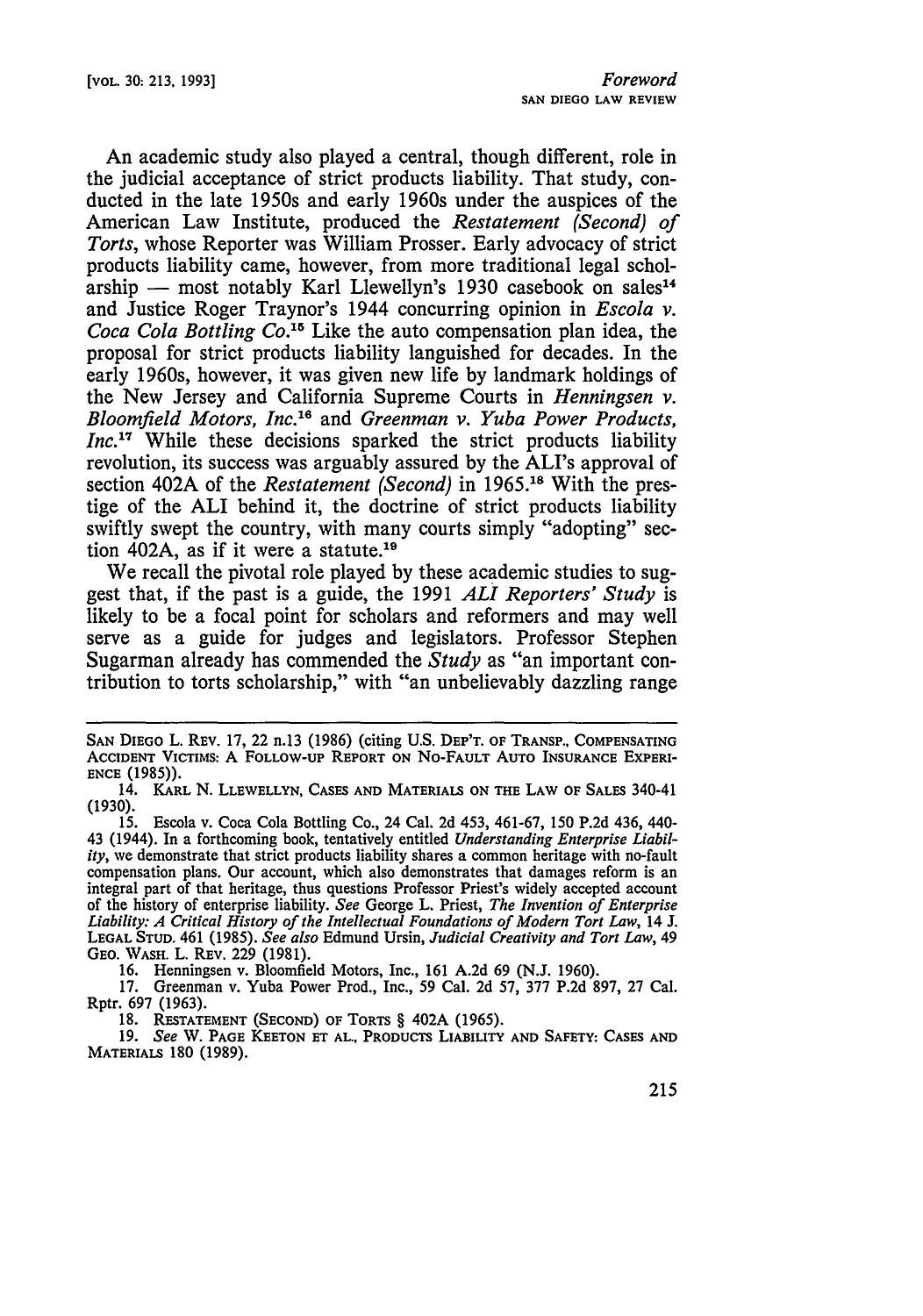of issues **. .** surveyed and intelligently commented upon in a wellorganized way."<sup>20</sup> And Judge Jack Weinstein has said the *Study* is "destined to be the baseline for judicial and legislative activity for years to come."<sup>2</sup>

Conceived in 1986 in response to a widely-held perception of a tort and insurance crisis, the *Study* is the product of a five-year collaboration by fourteen scholars.22 Unlike the ALI's *Restatement of Torts,* the *Study* does not seek to be a "restatement" of the common law of torts. Instead, the *Study* analyzes and evaluates key issues of tort law within the context of "the broader array of social institutions that seek to prevent and to compensate personal injuries: nofault liability systems such as workers' compensation, private and public loss insurance for medical expenses or lost earnings, competitive markets, and the various forms of administrative regulation of health and safety."<sup>23</sup> It confines itself to personal injuries that "arise" out of product use, medical treatment, the workplace, and toxic exposures in the environment, '24 the sources of "high-stakes" litigation that many claimed led to a tort crisis in the mid-1980s.25

The *Study's* recommendations are both provocative and diverse. With respect to the judicially created doctrine of strict products liability, for example, the *Study* repudiates the policies of victim compensation and loss spreading<sup>26</sup> that have dominated judicial lawmaking.27 While the *Study* would retain strict liability for manufacturing defects, it calls for a more restrictive approach in design defect cases.28 It concludes that there "should be no separate 'consumer expectations' test for design defects, nor any reference in this inquiry to the superior capacity of manufacturers to serve as insurers for product injuries."<sup>29</sup> It also urges a risk-utility test of defectiveness more restrictive than that developed by some courts.30 The *Study* proposes that "a product design should be held defective only if there was a feasible alternative design which would have avoided the injury in question without materially altering the consumer's expected use and enjoyment of the product, and then only if the costs

<sup>20.</sup> Stephen **D.** Sugarman, *A Restatement of Torts,* 44 **STAN.** L. REV. 1163, 1208 (1992).

<sup>21.</sup> **ALI** *Releases Study on Products, Mass Torts; Controversy Brews over Process, Substance,* Prod. Safety & Liab. Rep. (BNA) No. 19, at 477 (Apr. 26, 1991).

<sup>22.</sup> *See* 1 **ALI STUDY,** *supra* note 1, at xvii-xix.

**<sup>23.</sup>** *Id.* at xviii.

<sup>24.</sup> *Id.* at 7.

<sup>25.</sup> *Id.* at 9. Thus, the *Study* does not focus on automobile accidents, although it recognizes that these "comprise the bulk of present-day tort litigation." *Id.* at **8.**

<sup>26.</sup> 2 *id.* at 81.

<sup>27.</sup> *See* Ursin, *supra* note 15, at 302 n.470.

<sup>28.</sup> 2 **ALI STUDY,** *supra* note 1, at 81.

<sup>29.</sup> *Id.* at **16.**

**<sup>30.</sup>** Id.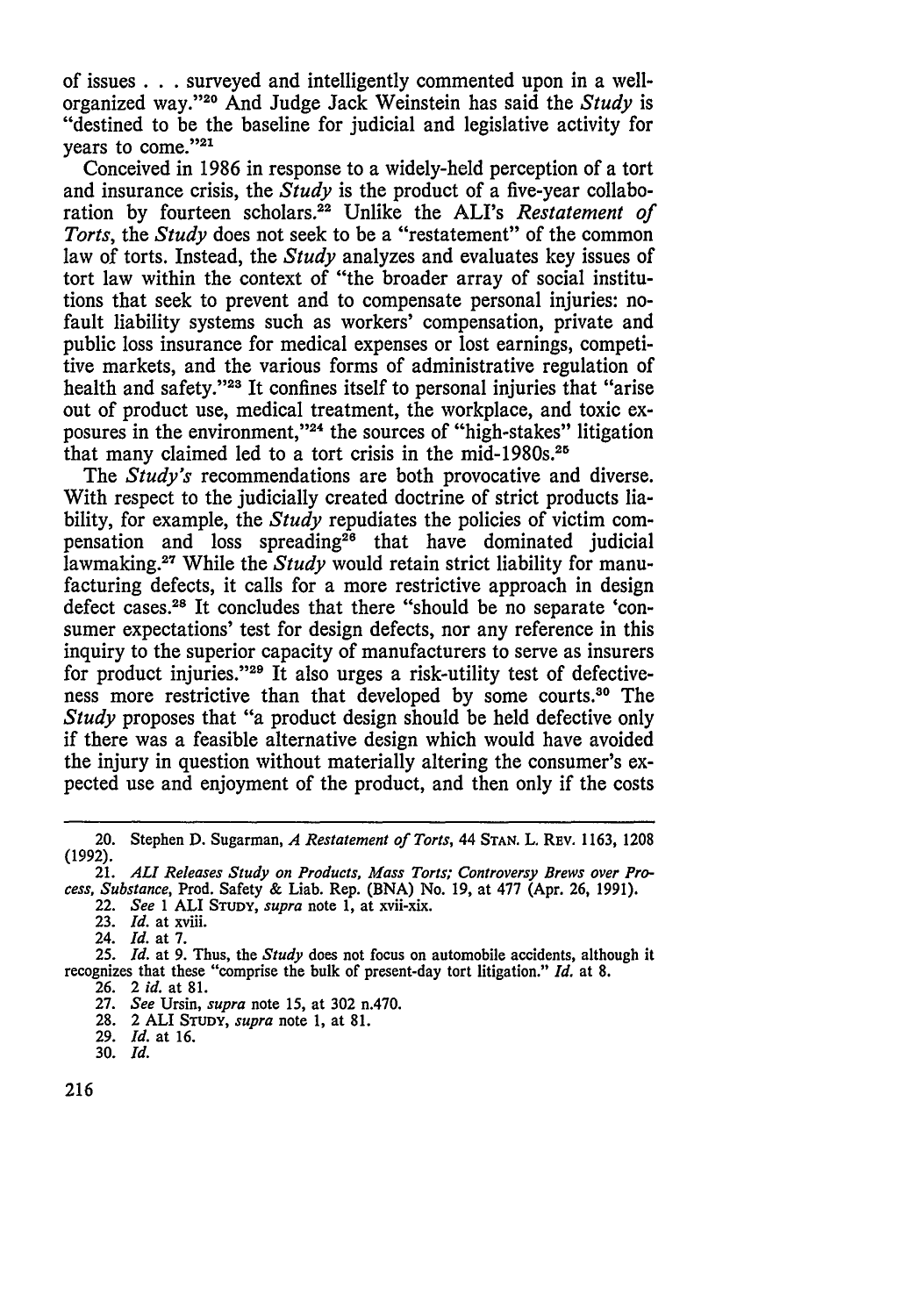of incorporating this new precaution in the design do not outweigh the human and financial harms from the injuries thereby preventable."31 These recommendations can be seen as following the **ALI** tradition of "restating" the law, since the *Study* argues that "courts should explicitly recognize that they are employing a de facto negligence standard in this area . . . . "<sup>32</sup> Like Prosser's "restatement" of products liability in section 402A of the *Restatement (Second),* the *Study*, in effect, urges courts to join what it sees as a trend.<sup>33</sup> Unlike Prosser's trend, however, the contemporary trend is seen as cutting back on the scope of products liability as a vehicle for victim compensation. Thus the *Study's* "restatement" might be dubbed the *Retrenchment (First) of Products Liability.4*

The diversity of the *Study's* recommendations is apparent when one turns from its treatment of products liability to that of medical accidents. Far from disparaging the goal of victim compensation, the *Study* here attempts to breathe new life into the idea of no-fault patient compensation for medical accidents.<sup>35</sup> Premised on a goal of victim compensation independent of the carelessness of doctors or nurses,<sup>36</sup> proposals for medical no-fault surfaced in the early 1970s in the midst of the surge of enactments of no-fault auto plans.37 The *Study* notes, however, that "the no-fault idea was a non-starter in the medical area," with the "first major objection [being] that it would be too expensive . . . .<sup>38</sup> To meet this objection, the *Study* develops a medical no-fault plan with a cost that would not exceed

**35.** 2 **ALI STUDY,** *supra* note **1,** at **487-516** (elective no-fault medical liability). In addition to its no-fault proposal, the *Study* proposes that tort liability should be shifted from physicians to hospitals or other health care institutions in order to relieve doctors of the direct financial burden of malpractice insurance. *Id.* at **488.**

**36.** *See id.* at 492.

**38.** *Id.* at 489, 492.

<sup>31.</sup> *Id.* The *Study* also proposes alterations in the approach to warning issues which could "reduce the role of courts and juries in making case by case adjudications of warning adequacy" and would "increase the role of the federal government in creating a viable hazard warning system." *Id.* at 57.

<sup>32.</sup> *Id.* at **16.**

**<sup>33.</sup>** *1 id.* at 5; *2 id.* at **16.**

<sup>34.</sup> For more expansive judicial approaches see Barker v. Lull Eng'g Co., 20 Cal. **3d** 413, 573 P.2d 443, 143 Cal. Rptr. 225 (1978) (two-prong test for design defect); Beshada v. Johns-Manville Prod. Corp., 447 A.2d 539 (N.J. 1982) (rejecting state of the art defense). The California and New Jersey Supreme Courts may have joined in the retrenchment. *See* Anderson v. Owens-Coming Fiberglass Corp., **33** Cal. **3d 987, 810 P.2d** 549, **281** Cal. Rptr. **528 (1991)** (risk must be known or knowable in a warning case); Feldman v. Lederle Laboratories, 479 **A.2d** 374 **(N.J.** 1984) (restricting *Beshada* "to the circumstances giving rise to its holding").

**<sup>37.</sup>** *See id.* at **488-89.**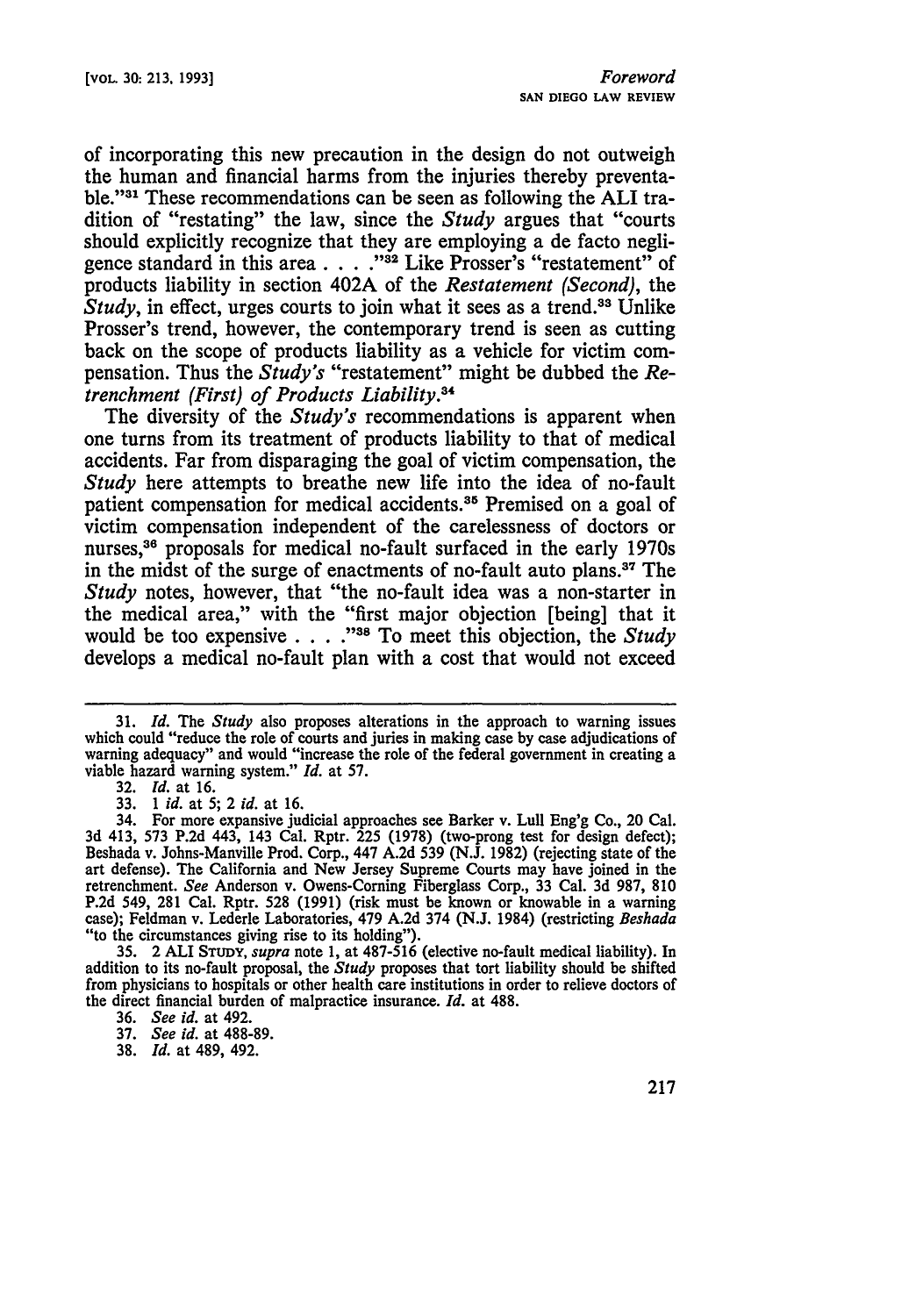that of the current malpractice system. Its emphasis would be on compensation of "the catastrophic losses of the few people who [are] most seriously injured rather than  $\ldots$  the losses of the much larger number of people who are only moderately harmed."<sup>39</sup> Recognizing that policy makers will likely be "reluctant to shift suddenly to this new form of liability," the *Study* endorses "at least as an intermediate step **. .** . Jeffrey O'Connell's idea of elective no-fault as a possible way to bring this new liability approach on stream."<sup>40</sup> Under this approach, legislation would authorize hospitals and other health care organizations to opt for no-fault in return for an exemption from common law tort liability. Thus, in the area of medical accidents, the *Reporters' Study* can be analogized to the 1932 *Columbia Report* and its recommendation that tort be displaced in auto accidents by a compensation plan. Coming in the midst of widespread concern about health care in general and medical malpractice in particular, the *Study* could spark a new debate over no-fault alternatives to tort, comparable to the debate inspired by the Keeton-O'Connell plan in the 1960s.

The *Study* also contains important, and likely to be controversial, recommendations for the reform of damages law.41 The *Study* states that "the law relating to tort damages has generated greater legitimate concerns than have the underlying standards of substantive liability."<sup>42</sup> In particular, the "current open-ended process of jury damage determination produces awards that are customarily unpredictable, occasionally far too large (and sometimes too small), and that channel disproportionate sums into payment for nonpecuniary injuries such as pain and suffering, as well as into punitive damages."43 While the *Study's* damages reform recommendations operate within the existing regime of liability rules and would not entail the sweeping change of the medical no-fault proposal, they nevertheless call for fundamental change.44 The *Study* recommends restrictions on pain and suffering and punitive damages, alteration (but not elimination) of joint and several liability, and an almost complete reversal of the collateral source rule. To balance these proposals, which would significantly cut back on the right to victim compensation afforded under existing law, the *Study* proposes that successful plaintiffs (but not defendants) be awarded reasonable attorney fees, subject to restrictions involving the refusal of settlement offers.

<sup>39.</sup> *Id.* at 494.

<sup>40.</sup> *Id.* at **513** (footnote omitted).

<sup>41.</sup> *Id.* at 159-316 (tort damages).

<sup>42.</sup> *Id.* at 10.

<sup>43.</sup> *Id.* 44. *Id.* at 19-24.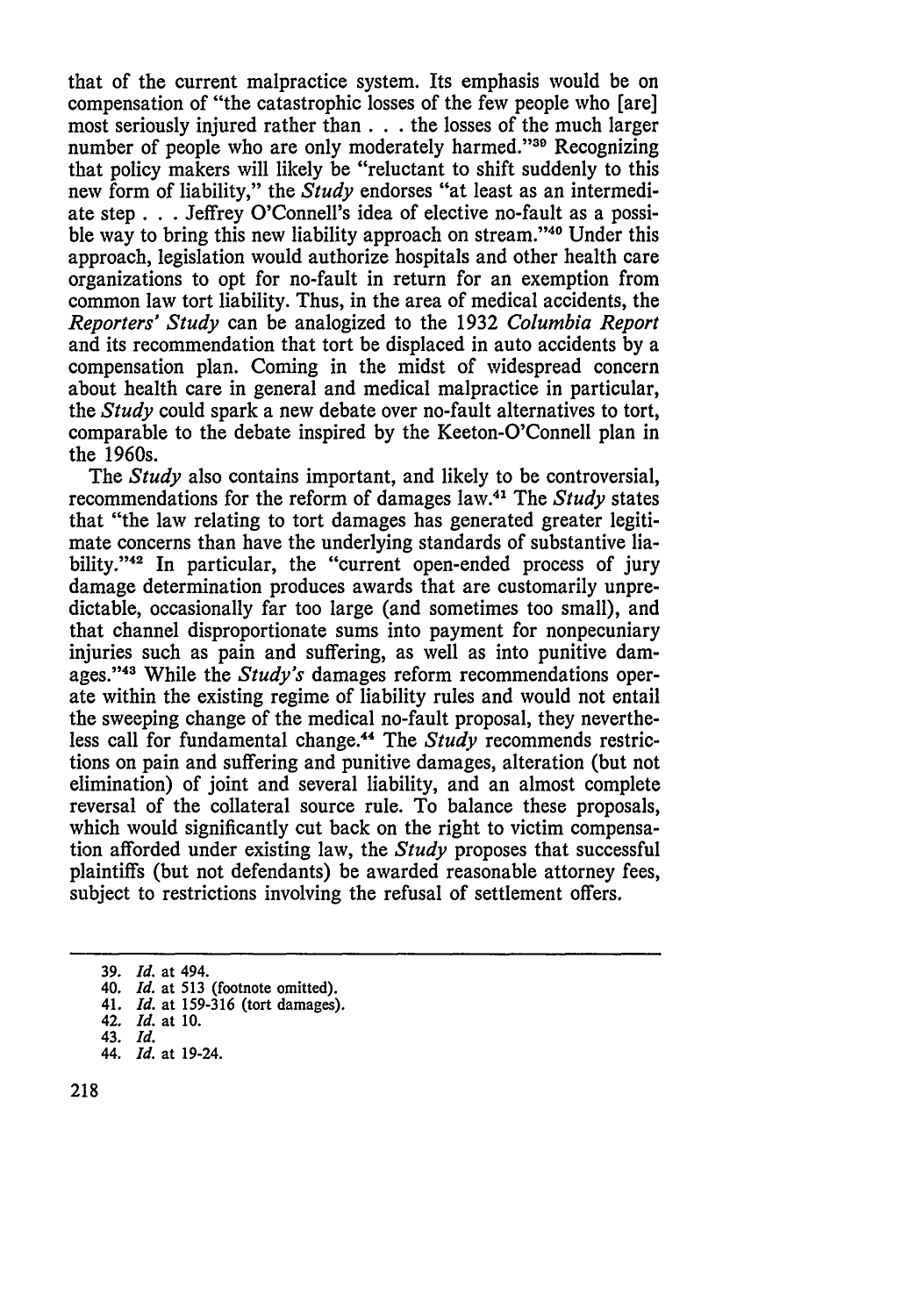While the products liability, medical no-fault, and damages proposals represent only a fraction of the many diverse reforms suggested **by** the *Study,45* they illustrate the range and importance of its recommendations. They also are the principal focus of the distinguished scholars who contribute their commentaries on the *Reporters' Study* to this Symposium. Following this Foreword Professor Marshall S. Shapo, the Reporter for a major 1984 American Bar Association study of the tort system,<sup>46</sup> opens the Symposium with an article focusing on the treatment of product defects and warnings by the *Reporters' Study.47* At the close of the Symposium Professor Shapo also contributes a rejoinder which addresses more general themes.48 Professor Jerry **J.** Phillips, author of numerous works on products liability and tort law,<sup>49</sup> examines the *Study's* approach to products liability and assesses its damages reform proposals. 50 In contrast to Professors Shapo and Phillips, who are critical of aspects of the *Study* that tend to restrict victims' rights to compensation, Victor E. Schwartz, who chaired the federal government's 1976 Interagency Task Force on Product Liability<sup>51</sup> and authored the model Uniform Product Liability Act,<sup>52</sup> joins co-author Mark A. Behrens to generally commend the *Study's* proposed restrictions on punitive damages.53 Professor Alfred F. Conard, author of the previously mentioned 1964 study of the automobile accident problem, $54$  assesses the implications of the fact that innocent consumers, workers, the

46. **AMERICAN BAR ASSOCIATION, REPORT OF THE SPECIAL COMMITTEE ON THE TORT LIABILITY SYSTEM: TOWARDS A JURISPRUDENCE OF** INJURY (1984).

47. Marshall **S.** Shapo, *An ALI Report Markets a Defective Product: Errors at Retail and Wholesale,* **30 SAN DIEGO** L. **REV.** 221 **(1993).**

48. *Marshall S. Shapo, Rejoinder: Advances in the Analysis,* **30 SAN DIEGO** L. **REV. 365 (1993).**

*49. See, e.g.,* **JERRY J. PHILLIPS ET AL., TORT LAW (1991);** JERRY **J. PHILLIPS, PRODUCTS** LIABILITY **IN A NUTSHELL (3d** ed. **1993); Dix** W. **NOEL &** JERRY **J. PHILLIPS, PRODUCTS** LIABILITY **CASES AND MATERIALS (1976).**

**50.** Jerry **J.** Phillips, *Comments on the Reporters' Study of Enterprise Responsibility for Personal Injury,* **30 SAN DIEGO** L. **REV.** 241 **(1993).**

**51. FINAL** REPORT, **INTERAGENCY** TASK **FORCE ON PRODUCT LIABILITY (National** Technical Information Service - Report No. **273-220).**

**52.** 44 Fed. Reg. **62714-50 (1979).**

**53.** Victor **E.** Schwartz **&** Mark **A.** Behrens, *The American Law Institute's Reporters' Study on Enterprise Liability for Personal Injury: A Timely Call for Punitive Damages Reform,* **30 SAN DIEGO** L. **REV. 263 (1993).**

54. *See supra* note **11 and accompanying text.**

<sup>45.</sup> The *Study,* for example, also offers suggestions on how the legal system might better handle the complex scientific-legal problems arising in the context of toxic environmental exposures and other mass tort litigation, and it suggests a no-fault approach not only for future mass exposure disasters of the dimensions of the asbestos episode, but also for injuries caused **by** prescription drugs. *Id.* at **319.**